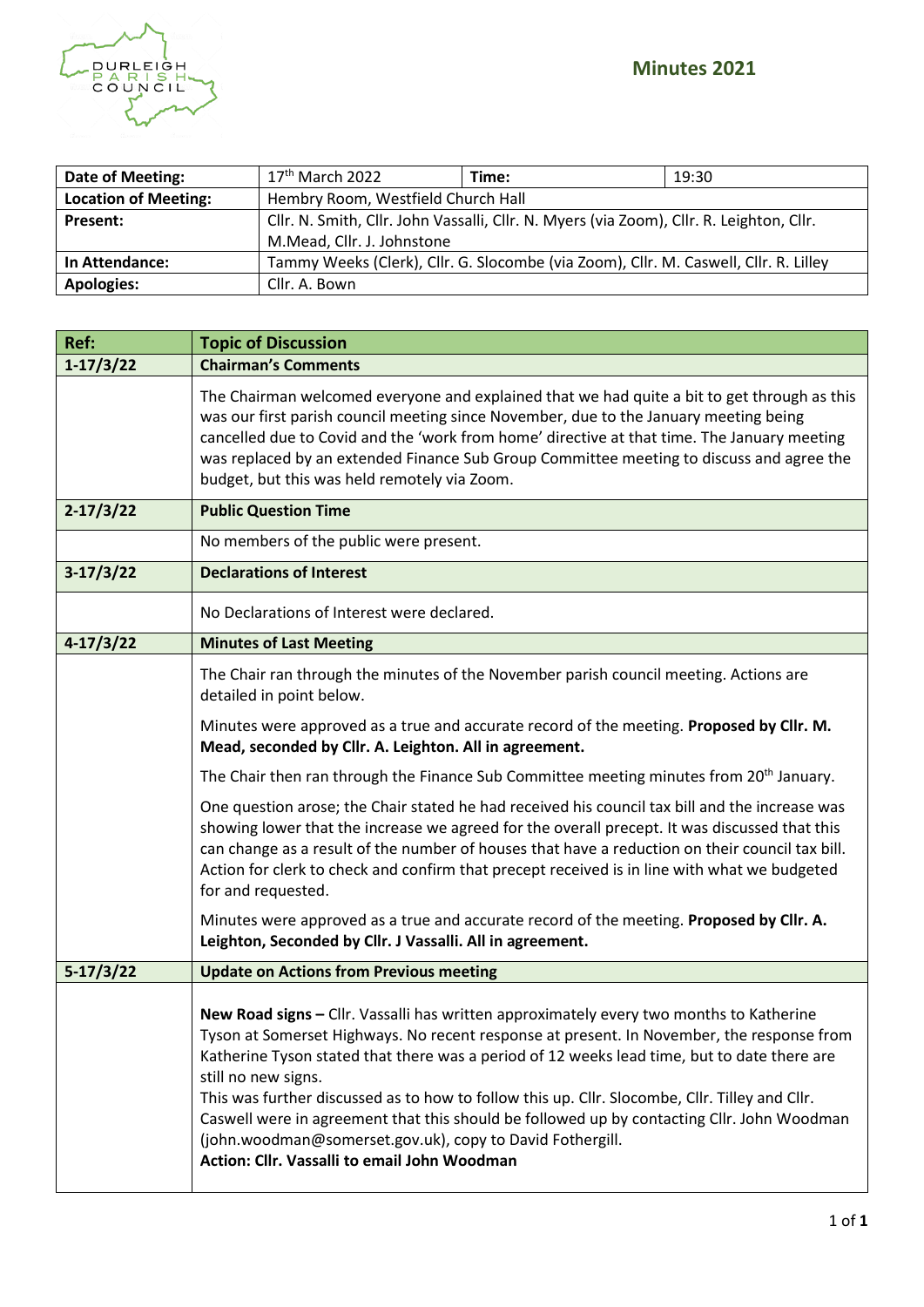

|               |                                         | Speeding Data - Cllr. Vassalli has emailed Katherine Tyson (on Monday) to see if there was any<br>more additional data, from additional sites, around Durleigh. No response yet.                                                                                                                                                                                                                                                                                                                                                                             |                        |    |
|---------------|-----------------------------------------|--------------------------------------------------------------------------------------------------------------------------------------------------------------------------------------------------------------------------------------------------------------------------------------------------------------------------------------------------------------------------------------------------------------------------------------------------------------------------------------------------------------------------------------------------------------|------------------------|----|
|               |                                         | Safety Improvement Scheme - We have had an update via email from Cllr. Bown and the<br>application for the Safety Improvement Scheme has still not been submitted, as they have not<br>opened it up for new schemes, but will be carried over and on the list for the new elected<br>councillors to carry forward. Cllr. Caswell said that he is hoping that the new scheme will be<br>launched in April and if so, our application will be put in immediately.<br>Photos of Parish - Due to weather conditions no photos have been taken yet, but the Clerk |                        |    |
|               | Clerk.                                  | will aim to take photos when weather good. Councillors to forward ideas for location to the                                                                                                                                                                                                                                                                                                                                                                                                                                                                  |                        |    |
| $6-17/3/22$   |                                         | <b>Matters Arising (Including Consultation Responses)</b>                                                                                                                                                                                                                                                                                                                                                                                                                                                                                                    |                        |    |
|               | There were none.                        |                                                                                                                                                                                                                                                                                                                                                                                                                                                                                                                                                              |                        |    |
| $7 - 17/3/22$ | <b>Financial Matters</b>                |                                                                                                                                                                                                                                                                                                                                                                                                                                                                                                                                                              |                        |    |
|               |                                         | The Clerk reported that the Bank balance at 7 Feb 2022 was £11,799.55                                                                                                                                                                                                                                                                                                                                                                                                                                                                                        |                        |    |
|               |                                         | Expenditure since the last bank statement was detailed:                                                                                                                                                                                                                                                                                                                                                                                                                                                                                                      |                        |    |
|               | Expenditure since                       | £802.53                                                                                                                                                                                                                                                                                                                                                                                                                                                                                                                                                      | <b>Income Received</b> | £0 |
|               | Date:                                   | Description                                                                                                                                                                                                                                                                                                                                                                                                                                                                                                                                                  | Amount                 |    |
|               | 8/2/22                                  | Clerk's Overtime                                                                                                                                                                                                                                                                                                                                                                                                                                                                                                                                             | 22.19                  |    |
|               | 15/2/22                                 | Zurich Municiple - Insurance                                                                                                                                                                                                                                                                                                                                                                                                                                                                                                                                 | 309.02                 |    |
|               | 28/2/22                                 | Clerk's Salary                                                                                                                                                                                                                                                                                                                                                                                                                                                                                                                                               | 359.27                 |    |
|               | 28/2/22                                 | Clerk's Expenses (WFH)                                                                                                                                                                                                                                                                                                                                                                                                                                                                                                                                       | 26.00                  |    |
|               | 2/3/22                                  | Amazon - projector bag and HDMI                                                                                                                                                                                                                                                                                                                                                                                                                                                                                                                              | 38.78                  |    |
|               | 8/3/22                                  | <b>Clerk's Overtime</b>                                                                                                                                                                                                                                                                                                                                                                                                                                                                                                                                      | 47.27                  |    |
|               | *expenditure since bank reconciliation# |                                                                                                                                                                                                                                                                                                                                                                                                                                                                                                                                                              |                        |    |
|               | £10,997.02.                             | The clerk explained with the payments listed above, the bank balance will reduce to                                                                                                                                                                                                                                                                                                                                                                                                                                                                          |                        |    |
|               |                                         | There is no Expenditure waiting to be paid, with the exception of the pay award back pay<br>discussed at agenda item 9.8. Also, the invoice from Sedgemoor DC for bin emptying up to the<br>end of March has already been received. This would normally be paid in April, but it was<br>agreed that as we have the funds, we will go ahead and pay it from this year's budget.                                                                                                                                                                               |                        |    |
|               |                                         | The Clerk circulated, prior to the meeting, the Finance Report up to $2^{nd}$ March 2022, which<br>includes the cashbook showing expenditure, the actual expenditure against budget and the<br>bank rec $@2^{nd}$ March. The councillors had no comments or queries in relation to this.                                                                                                                                                                                                                                                                     |                        |    |
|               | approval, but are just to note.         | All payments that have been processed are either all pre-approved on the 'Schedule of<br>Payments 2021-22' authorised at the March meeting, or are within the levels for delegated<br>authority as detailed in the Financial Regulations. Therefore, these do not need further                                                                                                                                                                                                                                                                               |                        |    |
|               |                                         | The Clerk explained that the Budget for 2022/23 was approved at an extended Finance Sub<br>Committee on 20 <sup>th</sup> January. This was due to the Parish council meeting being cancelled due to                                                                                                                                                                                                                                                                                                                                                          |                        |    |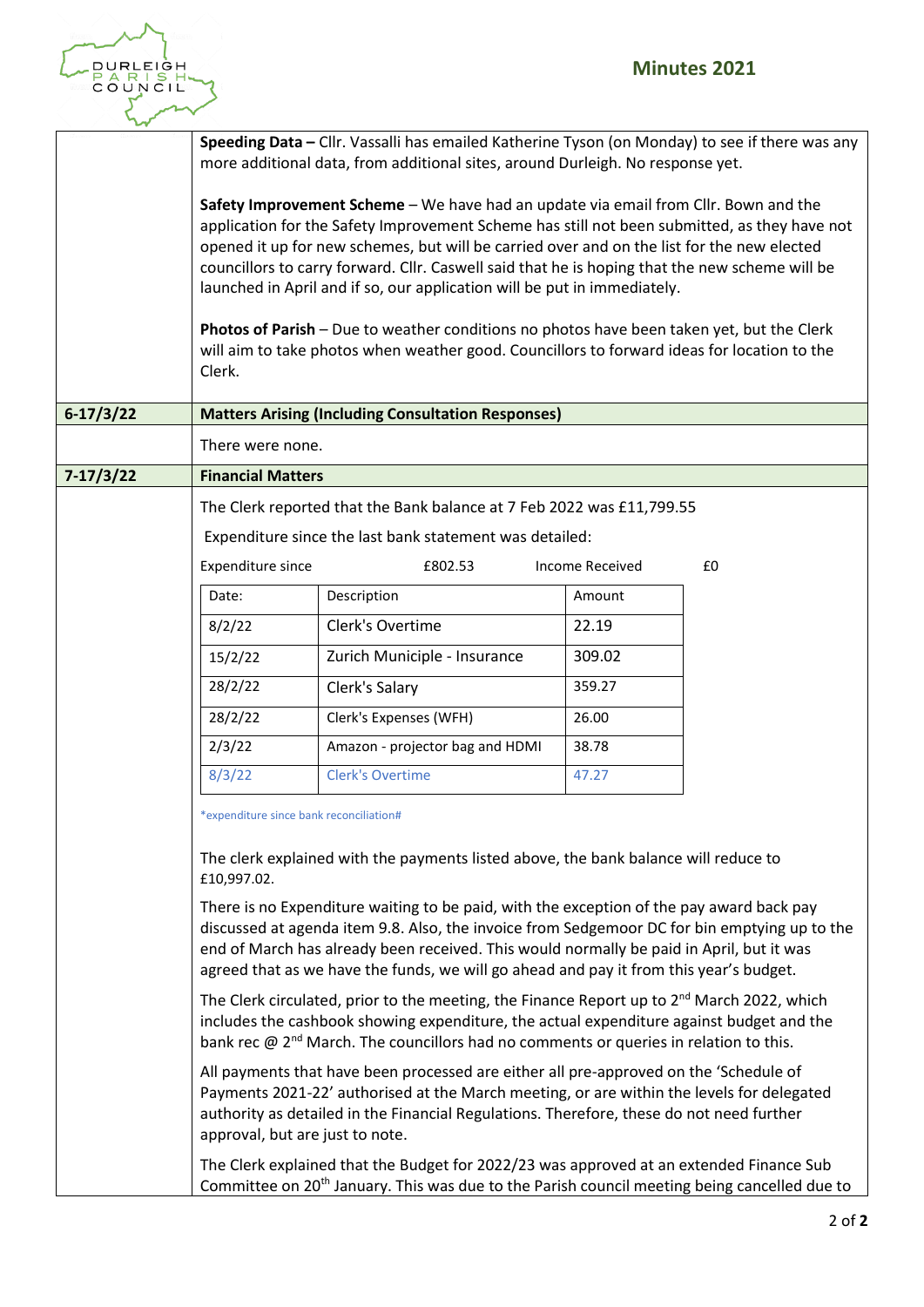

|                              | set at £9,695 and all councillors were in agreement with this increase. |                            | coronavirus restrictions at the time, including the 'work from home' directive. The Precept was                                                                                                                                                                                                                                                                                                                                                                                                                                                                                                                             |
|------------------------------|-------------------------------------------------------------------------|----------------------------|-----------------------------------------------------------------------------------------------------------------------------------------------------------------------------------------------------------------------------------------------------------------------------------------------------------------------------------------------------------------------------------------------------------------------------------------------------------------------------------------------------------------------------------------------------------------------------------------------------------------------------|
|                              | money has to be spent by the end of August.                             |                            | The Clerk referenced the application made to the Opening up Safely and Reconnecting grant.<br>We have been successful in our application to cover the costs of two benches, one of which<br>will be a commemorative bench for the Platinum Jubilee. The amount we will be receiving<br>later this month is £1280 which covers the cost of the benches and the ground fittings (this<br>was based on prices at the point the application was submitted, but like everything else, there<br>may be increases in the price), but does not cover the cost of having them installed. The grant                                   |
|                              | delays in payment.<br>authorise it.                                     |                            | The Clerk stated that as per the last two years, a 'Schedule of Known Payments' has been<br>prepared, so that these expected payments can be approved in advance and will prevent any<br>Cllr. Smith asked if we could amend this schedule mid-year to include the defibrillator<br>maintenance once known, all in agreement with this suggestion. All in agreement to proceed.<br>Proposed by Cllr. M. Mead, seconded by Cllr. J. Johnstone. The Schedule was then signed by<br>Cllr. N. Smith and Cllr. J. Vassalli as members of the Finance Sub Committee members to                                                    |
|                              | Smith, Seconded by Cllr. J. Johnstone                                   |                            | The Clerk explained that she has spoken to the Internal Auditor and she is happy to carry out<br>the work again. All Councillors in agreement that we continue with the same internal auditor.<br>Cllr. Smith asked the Clerk to confirm if this will be at the same rate. Proposed by Cllr. N.                                                                                                                                                                                                                                                                                                                             |
|                              | the standard of work.                                                   |                            | The Clerk explained that the National Pay Award for 2021-22 was eventually agreed and we<br>were notified on 4 <sup>th</sup> March. This pay award is from the 1 <sup>st</sup> April 2021. The Clerk had prepared a<br>calculation for backpay which totals £85.84. This includes March as it is unlikely that we will be<br>able to get the standing order changed in time for the end of the month. Therefore, from April,<br>the salary payments will include the increase and will be £365.53 per month and then the<br>increment rise will be applied from October, in line with contract, if there are no issues with |
|                              | Seconded by Cllr. M. Mead                                               |                            | All in agreement that the pay award should be awarded. Proposed by Cllr. N. Smith,                                                                                                                                                                                                                                                                                                                                                                                                                                                                                                                                          |
| $8-17/3/22$                  | <b>Planning Matters</b>                                                 |                            |                                                                                                                                                                                                                                                                                                                                                                                                                                                                                                                                                                                                                             |
| <b>Items for Discussion:</b> |                                                                         |                            |                                                                                                                                                                                                                                                                                                                                                                                                                                                                                                                                                                                                                             |
| 3/22/00001                   |                                                                         |                            | 145 Holford Road - Erection of two storey side (NW) extension on site of existing (to be<br>demolished). Action Clerk to respond No Observation, proposed MM, seconded JV                                                                                                                                                                                                                                                                                                                                                                                                                                                   |
| <b>Items for Update:</b>     |                                                                         |                            |                                                                                                                                                                                                                                                                                                                                                                                                                                                                                                                                                                                                                             |
|                              | None                                                                    |                            |                                                                                                                                                                                                                                                                                                                                                                                                                                                                                                                                                                                                                             |
| 9-17/3/22                    | <b>Review of Policies</b>                                               |                            |                                                                                                                                                                                                                                                                                                                                                                                                                                                                                                                                                                                                                             |
|                              | <b>Policy</b>                                                           | <b>Date Due for Review</b> |                                                                                                                                                                                                                                                                                                                                                                                                                                                                                                                                                                                                                             |
|                              | Code of Conduct                                                         | March 2022                 |                                                                                                                                                                                                                                                                                                                                                                                                                                                                                                                                                                                                                             |
|                              | <b>Financial Regulations</b>                                            | <b>March 2022</b>          |                                                                                                                                                                                                                                                                                                                                                                                                                                                                                                                                                                                                                             |
|                              | <b>Standing Orders</b>                                                  | <b>March 2022</b>          |                                                                                                                                                                                                                                                                                                                                                                                                                                                                                                                                                                                                                             |
|                              | <b>Privacy Notice</b>                                                   | March 2022                 |                                                                                                                                                                                                                                                                                                                                                                                                                                                                                                                                                                                                                             |
|                              | <b>Data Protection Policy</b>                                           | March 2022                 |                                                                                                                                                                                                                                                                                                                                                                                                                                                                                                                                                                                                                             |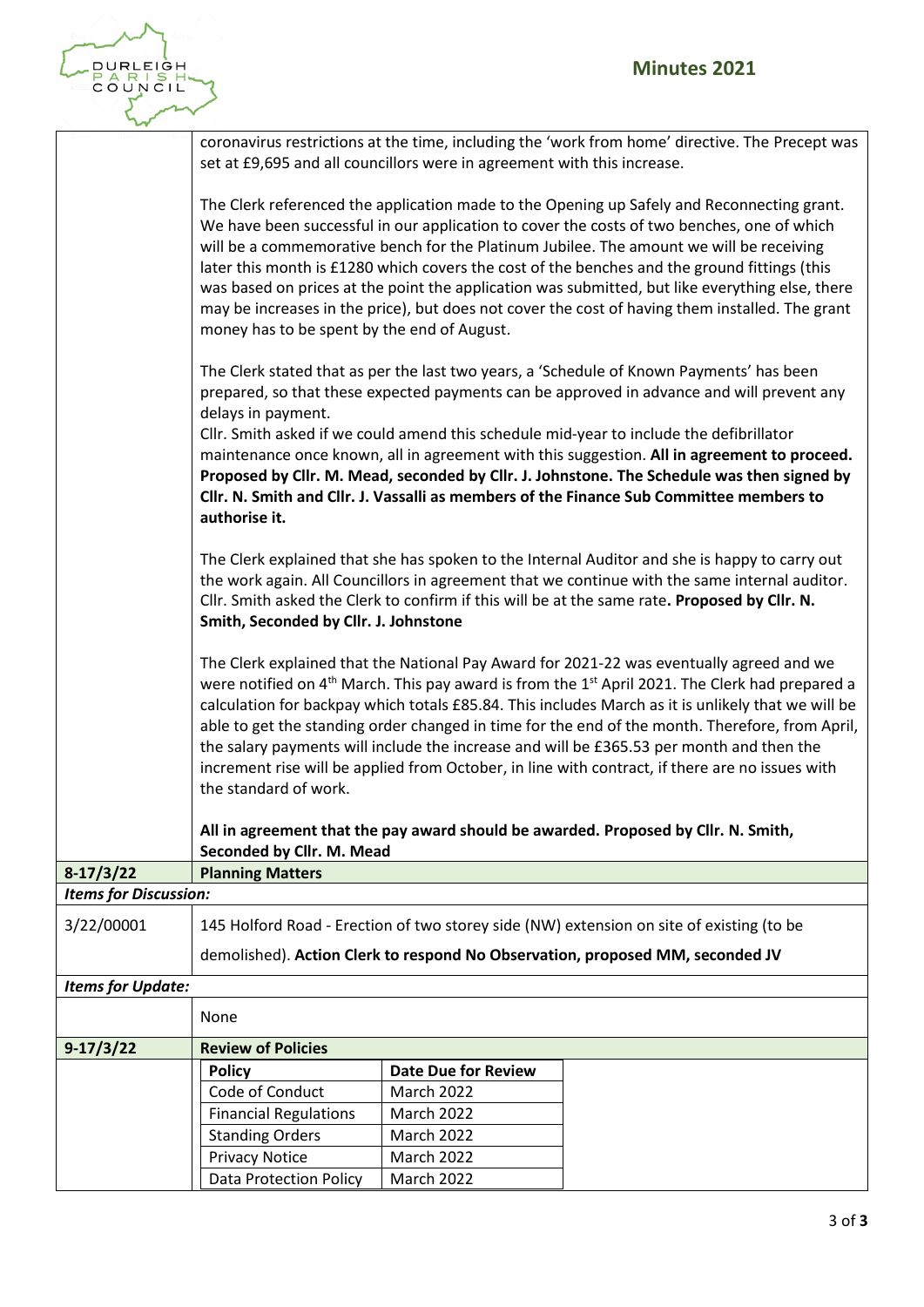

| $10-17/3/22$   | The Clerk referred to the email sent to councillors on 10 <sup>th</sup> February. The Clerk explained that<br>there was no need to update them as there has not been any national update at present. The<br>update to the national template for the Code of Conduct is still due (was expected last year),<br>but hasn't happened yet.<br>All in agreement to continue using current versions. Proposed by Cllr. N. Smith, Seconded<br>Cllr. A. Leighton<br><b>Review of Risk Register</b>                                                                                                                                                                                                                                            |
|----------------|---------------------------------------------------------------------------------------------------------------------------------------------------------------------------------------------------------------------------------------------------------------------------------------------------------------------------------------------------------------------------------------------------------------------------------------------------------------------------------------------------------------------------------------------------------------------------------------------------------------------------------------------------------------------------------------------------------------------------------------|
|                | The Clerk referred to the email sent to Councillors on 10 <sup>th</sup> February with an updated draft of<br>the Risk Register. Cllr Smith asked for the new projector to be added to the register, with a<br>with same kind of risk as the laptop. Also, to note that the Defibrillator will need to be added<br>later in year once it has been installed.                                                                                                                                                                                                                                                                                                                                                                           |
|                | All in agreement that once projector added, this can be used as the current Risk Register.<br>Proposed by Cllr. N. Smith, seconded Cllr. J. Johnstone                                                                                                                                                                                                                                                                                                                                                                                                                                                                                                                                                                                 |
| $11 - 17/3/22$ | <b>Jubilee Benches</b>                                                                                                                                                                                                                                                                                                                                                                                                                                                                                                                                                                                                                                                                                                                |
|                | Cllr. Vassalli referred to the conversations and survey of locations with Cllr. Mead.                                                                                                                                                                                                                                                                                                                                                                                                                                                                                                                                                                                                                                                 |
|                | Also discussed the suggestions from parishioners in response to the post on Facebook.                                                                                                                                                                                                                                                                                                                                                                                                                                                                                                                                                                                                                                                 |
|                | It was agreed that the following locations would be looked into further;                                                                                                                                                                                                                                                                                                                                                                                                                                                                                                                                                                                                                                                              |
|                | Pyrland walk - the location is good, but we need to engage with nearby residents to<br>$\bullet$<br>gauge their views and take into consideration any concerns they have.<br>Bottom of Luxborough Road - discussed as possible location for Commemorative<br>٠<br>bench (lots of cyclists and walkers stop at this point for a rest).<br>By the parish council noticeboard was agreed to be a good spot for a perch bench.                                                                                                                                                                                                                                                                                                            |
|                | Cllr. Slocombe agreed to look at the three locations above to explore further and<br>progress, with the help of Cllr. Lilley. This will include checking with Nest Homes (the<br>developers) as at present, the fencing to the site on Luxborough Road, appears to have<br>encroached onto the land donated to the parish council by Wessex Water (by our<br>noticeboard).<br>Action: Cllr. Vassalli to forward information/ details of communications with Scott<br>Mason, including photos, to Cllr. Slocombe for her to follow up.                                                                                                                                                                                                 |
|                | Wetlands area - Agreed that this would be a good place for the commemorative<br>bench as so many residents now visit this area and it would be nice to have a seat for<br>them to watch the stream and birds. Cllr. Leighton to write to Wessex Water to see if<br>they will consider a bench (Cllr. Smith to discuss with Cllr. Leighton).                                                                                                                                                                                                                                                                                                                                                                                           |
|                | This does need to be progressed asap so that decisions can be made for work can be<br>completed in line with the grant conditions.                                                                                                                                                                                                                                                                                                                                                                                                                                                                                                                                                                                                    |
| $12 - 17/3/22$ | <b>Speed Indicator Device (SID)</b>                                                                                                                                                                                                                                                                                                                                                                                                                                                                                                                                                                                                                                                                                                   |
|                | Cllr. Vassalli referred to an email that he had sent to all councillors with details of the research<br>he had undertaken. It was noted that members of Kingston St Mary Council had been<br>particularly helpful and had shared a lot of knowledge and experience. Cllr. Vassalli explained<br>that there is a lot involved with having a SID in the parish and not just a case of putting them<br>up. Contract needs to be signed with Somerset County Council and this states that the SID can<br>only be in a location for two weeks and then needs to be moved to another location (cannot<br>return to the original location for a period of two weeks). So, we would need to identify at<br>least two or three suitable sites. |